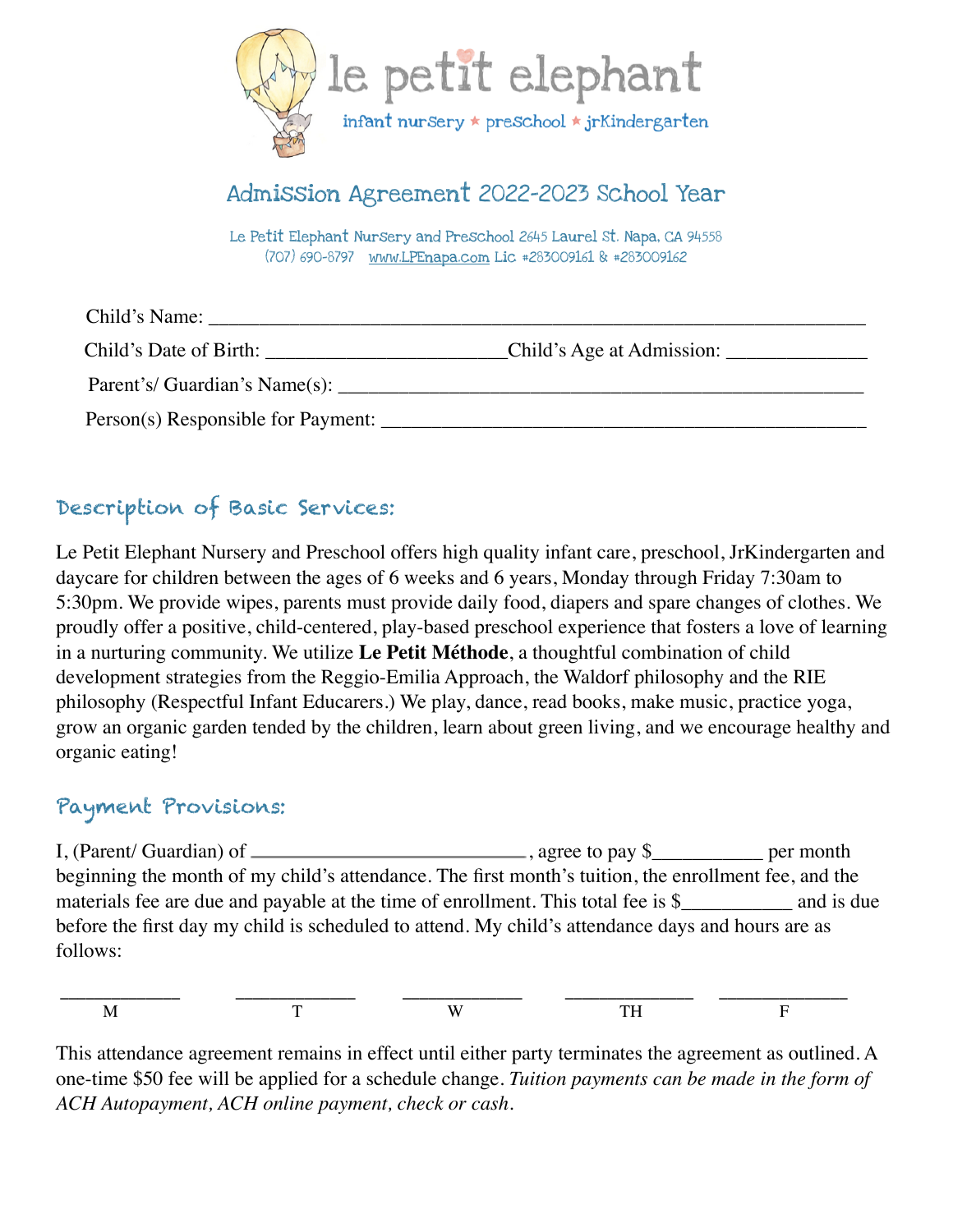#### Annual Fees

I understand that there is a per child non-refundable registration fee of \$50 and materials fee of \$300 due at the time of enrollment and a non- refundable returning student registration of \$50 and materials fee of \$300 is due annually on May 1st. \_\_\_\_\_\_\_\_ (initial here)

### Late Payment Fees

I understand that a late payment fee of \$25 will be assessed to my account if monthly tuition is not received by the 1st of the month. \_\_\_\_\_\_\_\_ (initial here)

#### Returned Check Fees

I understand that there is a  $$40$  returned check fee in addition to any charges that my banking institution may charge me. \_\_\_\_\_\_\_\_ (initial here)

#### Late Pick Up Fees

I understand that the late pick-up fee is \$25 per 15 minute block (or portion thereof) after 5:30pm (or after my child's designated pick up time). I will be invoiced and payment will processed via AutoPay within 2 days. I also understand that if my child has not been picked up one hour after close of business, the center will contact the appropriate government agency. All attempts to reach the contacts listed on my child's emergency card will be exhausted prior to contacting the authorities. (initial here)

#### Sick and Vacation Policy

I understand that it is my responsibility, as the parent, to notify the center if my child is not going to be in attendance that day due to illness or vacation. The center should also be made aware of any communicable disease that is present in the center. I understand that there is no reduction of fees due to illness, absence, emergency closure, or vacation time. \_\_\_\_\_\_\_ (initial here)

## Dual Relationship Policy

I understand that LPE teachers and staff are not permitted to provide families with their personal phone numbers, email addresses, or any other personal contact information. They are also not permitted to engage in a dual-relationship with the child or family (e.g. babysitting, attending birthday parties, social gatherings, social media friendships, etc.) Thank you for helping us to maintain professional boundaries. \_\_\_\_\_\_\_\_(initial here)

## Agreement Modification Conditions

This signed agreement is in effect starting \_\_\_\_\_\_\_\_\_\_\_\_\_\_ (child's start date) and will remain in effect until the end of the LPE 2022-2023 school year. If for any reason the schedule outlined in this contract no longer accurately represents the needs of the family, a one-time fee of \$50 for schedule change will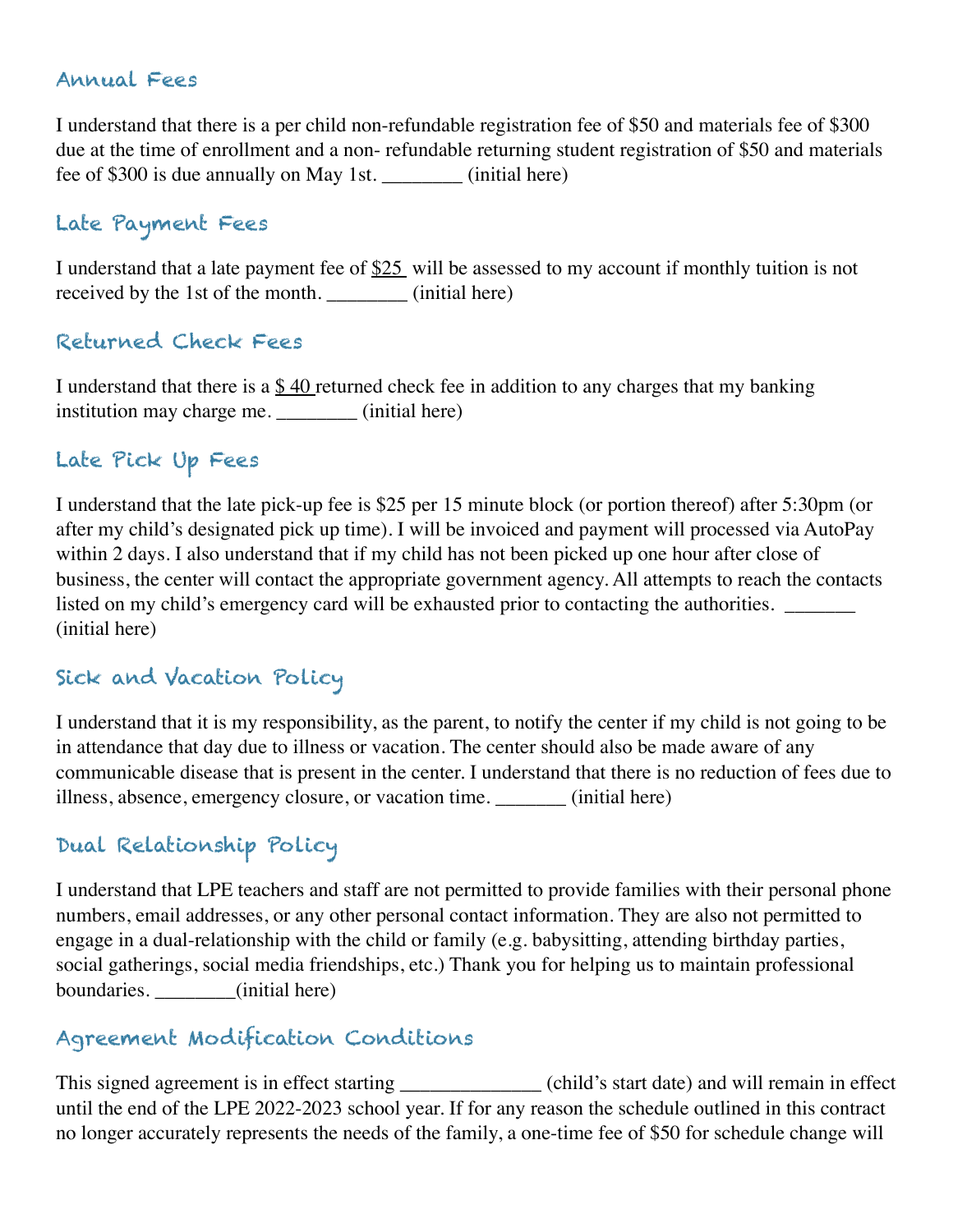be applied and a new contract may be signed and take effect immediately provided the program can accommodate the new needs of the family. \_\_\_\_\_\_\_\_\_ (initial here)

#### Withdrawal Conditions

Children benefit most when the program and home have a similar philosophy of child development, teaching and discipline. They also benefit the most when they attend consistently and have a predictable schedule. We enroll children into our school with the intention of seeing them through to their promotion to Kindergarten. Enrollment is on an annual basis following the school year August 2022 to August 2023. If a parent/family decides to withdraw their child from the program for any reason before the school year concludes, written 3 months notice is required and we will do our best to fill your child's spot as quickly as possible. Your financial responsibility ends once your child's spot is filled or once the 3 months are complete, whichever comes first.  $\qquad (initial here)$ 

#### Termination Conditions

Le Petit Elephant will always work with families to accommodate special needs. Should a time arise when LPE is unable to accommodate a child's special needs or if behavioral problems on the child's or parent's part arise, either party may request termination without prejudice with a 2-week written notice. \_\_\_\_\_\_\_(initial here)

# Rights of the Licensing Agency:

*The Department of Social Services, Community Care Licensing Division according to Title 22, Division 12, Chapter 1 Regulation 101200, states "The department has the authority to interview children or staff and to inspect and audit child or child care center records, without prior consent. The school shall make provisions for private interviews with any child(ren) or staff member; and for the examination of all records relating to the operation of the child care center. The department has the authority to observe the physical condition of the child(ren), including conditions that could indicate abuse, neglect or inappropriate placement." \_\_\_\_\_\_\_\_\_* (initial here)

I understand that this is an agreement between our family and Le Petit Elephant Nursery and Preschool. I understand that there will be no changes honored within this document unless agreed upon and signed/initialed by both parties. I hereby agree to the terms contained within this Admissions Agreement:

| Parent/ Guardian 1 Signature: Cambridge Contract Contract Contract Contract Contract Contract Contract Contract Contract Contract Contract Contract Contract Contract Contract Contract Contract Contract Contract Contract Co |      |
|--------------------------------------------------------------------------------------------------------------------------------------------------------------------------------------------------------------------------------|------|
| <b>Printed Name</b>                                                                                                                                                                                                            | Date |
| Parent/ Guardian 2 Signature: Note and the set of the set of the set of the set of the set of the set of the set of the set of the set of the set of the set of the set of the set of the set of the set of the set of the set |      |
| <b>Printed Name</b>                                                                                                                                                                                                            | Date |